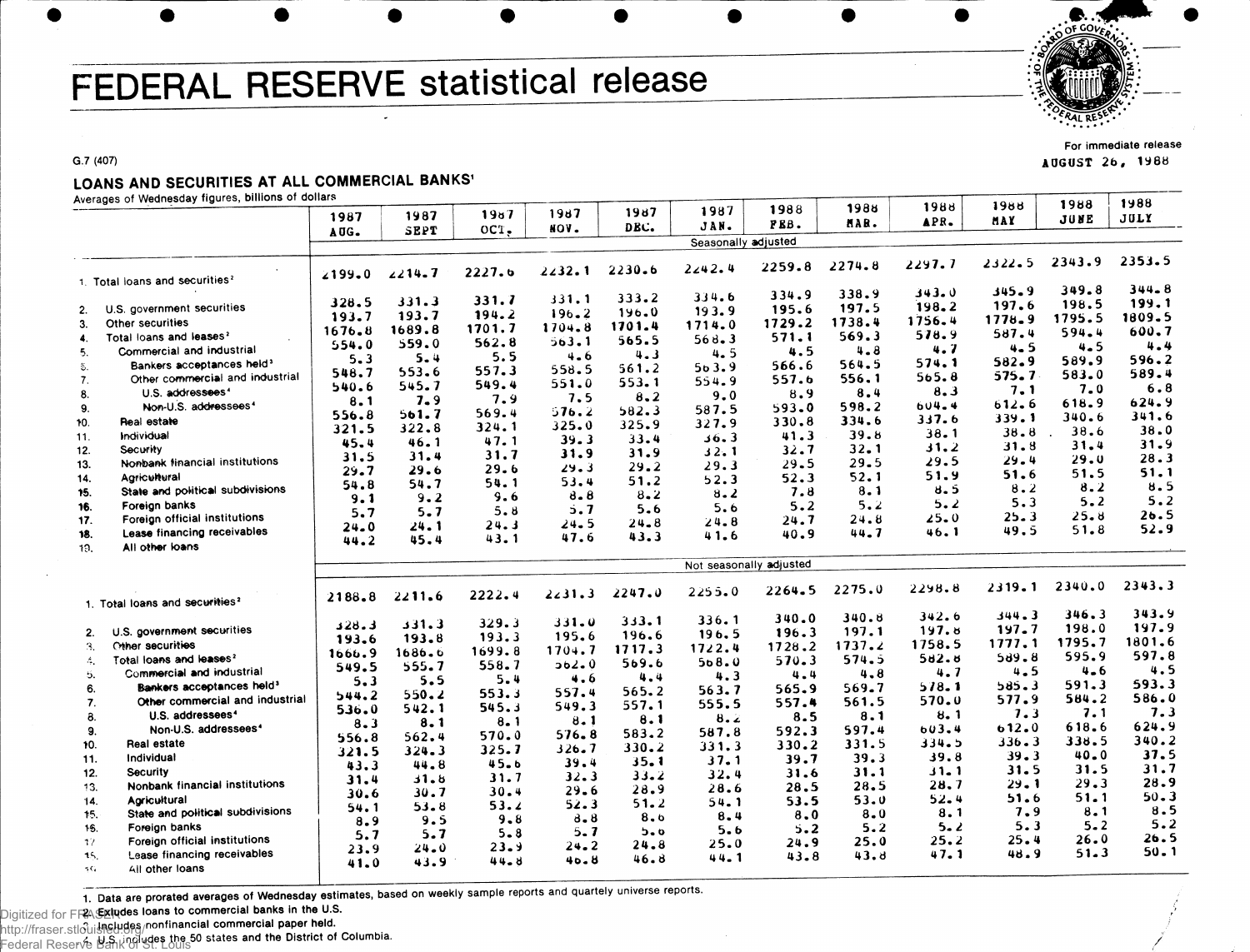#### **G 7 (407)A**

### LOANS AND SECURITIES AT DOMESTICALLY CHARTERED COMMERCIAL BANKS

**Averages of Wednesday figures, billions of dollars**

| Averages or weanesday rigures, bimons or donars   |            |                         |              |          |         |          |                     |          |         |        |           | 1988   |  |
|---------------------------------------------------|------------|-------------------------|--------------|----------|---------|----------|---------------------|----------|---------|--------|-----------|--------|--|
|                                                   | 1987       | 1987                    | 1987         | 1987     | 1987    | 1987     | 1988                | 1988     | 1988    | 1988   | 1988      | JULY   |  |
|                                                   | AUG.       | SEPT                    | OCT.         | NOV.     | DEC.    | JAN.     | FEB.                | MAR.     | APR.    | MAY    | JUNE      |        |  |
|                                                   |            |                         |              |          |         |          | Seasonally adjusted |          |         |        |           |        |  |
| 1. Total loans and securities                     | 2059.1     | 2071.0                  | 2082.1       | 2085.7   | 2082.8  | 2089.6   | 2103.5              | 2118.5   | 2138.0  | 2156.9 | 2172.9    | 2180.7 |  |
|                                                   | 317.4      | 319.7                   | 320.7        | 319.6    | 322.3   | 323.8    | 324.0               | 327.7    | 331.8   | 334.1  | 337.8     | 332.1  |  |
| U.S. government securities<br>2.                  | 179.1      | 179.6                   | 179.8        | 181.7    | 181.0   | 177.6    | 179.1               | 181.0    | 181.9   | 182.3  | 182.9     | 184.0  |  |
| 3.<br>Other securities                            | 1562.5     | 1571.7                  | 1581.6       | 1584.4   | 1579.4  | 1588.1   | 1600.3              | 1609.8   | 1624.3  | 1640.5 | 1652.1    | 1664.7 |  |
| Total loans and leases<br>4.                      |            | 471.2                   | 473.1        | 474.0    | 474.0   | 475.2    | 476.2               | 476.1    | 482.8   | 486.1  | 489.2     | 493.3  |  |
| 5.<br>Commercial and industrial                   | 408.2      | 2.3                     | 2.3          | 2.2      | 2.0     | 2.1      | 2.1                 | 2.3      | 2.4     | 2.1    | $2 - 0$   | 2.1    |  |
| 6.<br>Bankers acceptances held                    | 2.4        | 468.8                   | 470.8        | 471.9    | 472.0   | 473.1    | 474.1               | 473.8    | 480.3   | 483.9  | 487.1     | 491.2  |  |
| 7 <sub>1</sub><br>Other commercial and industrial | 465.8      | 465.7                   | 467.9        | 469.2    | 470.0   | 470.0    | 471.3               | 471.0    | 477.5   | 481.1  | 484.2     | 488.4  |  |
| 8.<br>U.S. addressees                             | 462.6      |                         |              | 2.7      | $2 - 0$ | 3.1      | 2.9                 | 2.8      | 2.8     | 2.8    | 3.0       | 2.8    |  |
| Non-U.S. addressees<br>9.                         | <b>ع.د</b> | 3.1                     | 2.9<br>559.5 | 566.0    | 571.3   | 576.1    | 580.6               | 585.6    | 591.4   | 599.2  | $605 - 3$ | 611.6  |  |
| 10.<br>Real estate                                | 547.3      | 551.7                   | $323 - 8$    | 324.7    | 325.6   | 327.6    | 330.4               | 334.2    | 337.3   | 138.8  | 340.3     | 341.3  |  |
| Individual<br>11.                                 | 321.2      | 322.5                   |              | 36.6     | 31.3    | 34.3     | 38.8                | 37.6     | 35.9    | 36.7   | 36.3      | 35.6   |  |
| 12.<br>Security                                   | 42.5       | 43.1                    | 44.3         | 26.8     | 27.1    | 27.0     | 26.9                | 26.8     | 26.4    | 26.7   | 26.4      | 26.9   |  |
| Nonbank financial institutions<br>13.             | 26.5       | 26.4                    | 26.6         | 29.3     | 29.2    | 29.3     | 29.5                | 29.5     | 29.5    | 29.4   | 29.0      | 28.3   |  |
| 14.<br>Agricultural                               | 29.7       | 29.6                    | 29.6         | $53 - 4$ | 51.2    | 52.3     | 52.3                | 52.1     | 51.9    | 51.6   | 51.5      | 51.1   |  |
| State and political subdivisions<br>15.           | 54.8       | 54.7                    | 54.1         | 5.0      | 4.4     | 4.6      | 4.1                 | 4.1      | 4.4     | 4.2    | 4.2       | 4.8    |  |
| 16.<br>Foreign banks                              | 5.2        | 5.3                     | 5.5          |          | 3.0     | 2.7      | 2.6                 | 2.5      | 2.4     | 2.3    | 2.2       | 2.1    |  |
| Foreign official institutions<br>17.              | 3.2        | 3.1                     | 3.2          | 3.1      | 24.8    | 24.8     | 24.7                | 24.8     | 25.0    | 25.3   | 25.8      | 26.5   |  |
| Lease financing receivables<br>18.                | 24.0       | 24.1                    | 24.3         | 24.5     | 37.6    | $34 - 1$ | $34 - 2$            | 36.6     | 37.3    | 40.2   | 41.8      | 43.2   |  |
| All other loans<br>19.                            | 40.1       | 40.1                    | 37.6         | 40.9     |         |          |                     |          |         |        |           |        |  |
|                                                   |            | Not seasonally adjusted |              |          |         |          |                     |          |         |        |           |        |  |
| 1. Total loans and securities                     | 2051.7     | 2067.3                  | 2077.9       | 2084.8   | 2094.7  | 2100.4   | 2107.4              | 2116.8   | 2139.1  | 2155.5 | 2170.3    | 2173.9 |  |
|                                                   | 317.9      | 320.1                   | 318.5        | 319.9    | 322.1   | 324.9    | 328.4               | 328.9    | 331.1   | 332.3  | 334.3     | 331.8  |  |
| U.S. government securities<br>2.                  | 178.8      | 179.4                   | 178.5        | 181.0    | 181.6   | 180.4    | 180.0               | 180.7    | 182.0   | 182.6  | 182.8     | 182.5  |  |
| 3.<br>Other securities                            | 1555.0     | 1567.8                  | 1580.9       | 1583.8   | 1591.0  | 1595.1   | 1599.0              | 1607.2   | 1626.1  | 1640.6 | 1653.3    | 1659.6 |  |
| $\ddot{4}$<br>Total loans and leases              | 465.3      | 467.3                   | 469.8        | 472.6    | 476.0   | 474.2    | 475.8               | 479.2    | 486.4   | 489.8  | 491.3     | 492.1  |  |
| 5.<br>Commercial and industrial                   | 2.3        | 2.3                     | 2.3          | 2.2      | 2.1     | 2.1      | 2.1                 | $2 - 4$  | $2 - 3$ | 2.2    | 2.1       | 2.0    |  |
| Bankers acceptances held <sup>3</sup><br>6.       | 463.1      | 465.0                   | 467.5        | 470.3    | 473.9   | 472.1    | 473.6               | 476.8    | 484.1   | 487.7  | 489.1     | 490.1  |  |
| Other commercial and industrial<br>7.             | 460.1      | 462.1                   | 464.5        | 467.4    | 470.9   | 409.1    | 470.7               | 474.2    | 481.4   | 485.1  | 486.6     | 487.6  |  |
| U.S. addressees <sup>4</sup><br>8.                | 3.0        | 2.9                     | 3.0          | 2.9      | 3.0     | 3.1      | 3.0                 | 2.7      | 2.7     | 2,6    | 2.6       | 2.5    |  |
| Non-U.S. addressees <sup>4</sup><br>9.            | 547.3      | 552.5                   | 560.1        | 500.6    | 572.2   | 576.5    | 579.9               | 584.8    | 590.5   | 598.6  | 605.1     | 611.6  |  |
| Real estate<br>10.                                | 321.2      | 324.0                   | 325.4        | 326.4    | 329.9   | 331.0    | 329.9               | 331.2    | 334.2   | 336.0  | 338.2     | 339.9  |  |
| Individual<br>11.                                 | 40.7       | 41.7                    | 43.0         | 36.9     | 32.4    | 34.7     | 37.3                | $37 - 0$ | 37.7    | 37.4   | 37.8      | 35.4   |  |
| 12.<br>Security                                   | 26.6       | 26.6                    | 26.5         | 27.1     | 27.8    | 27.1     | 26.4                | 26.1     | 26.3    | 26.6   | 26.6      | 26.7   |  |
| Nonbank financial institutions<br>13.             | 30.6       | 30.7                    | 30.4         | 29.6     | 28.9    | 28.6     | $28 - 5$            | 28.5     | 28.7    | 29.1   | 29.3      | 28.9   |  |
| Agricultural<br>14.                               | 54.1       | 53.8                    | 53.2         | 52.3     | 51.2    | 54.1     | 53.5                | 53.0     | 52.4    | 51.6   | 51.1      | 50.3   |  |
| State and political subdivisions<br>15.           | 5.0        | 5.3                     | 5.5          | $5 - 0$  | 4.6     | 4.8      | $4 - 3$             | $4 - 0$  | 4.2     | 4.1    | 4.2       | 4.8    |  |
| 16.<br>Foreign banks                              | 3.2        | 3.1                     | 3.2          | 3.1      | 3.0     | 2.7      | 2.6                 | 2.5      | 2.4     | 2.3    | 2.2       | 2.1    |  |
| Foreign official institutions<br>17.              | 23.9       | 24.0                    | 23.9         | 24.2     | 24.8    | $25 - 0$ | 24.9                | 25.0     | 25.2    | 25.4   | $26 - 0$  | 26.5   |  |
| Lease financing receivables<br>18.                | 37.0       | 38.9                    | 39.9         | 40.1     | 40.1    | 36.3     | 36.0                | 35.9     | 38. 1   | 39.7   | 41.5      | 41.3   |  |
| 19.<br>All other loans                            |            |                         |              |          |         |          |                     |          |         |        |           |        |  |

1. Data are prorated averages of Wednesday estimates for domestically chartered insured banks, based on weekly sample reports and quarterly universe reports.

**2. Exludes loans to commercial banks in the U.S.**

**3. Includes nonfinancial commercial paper held.**

**4. U.S. includes the 50 states and the District of Columbia.**